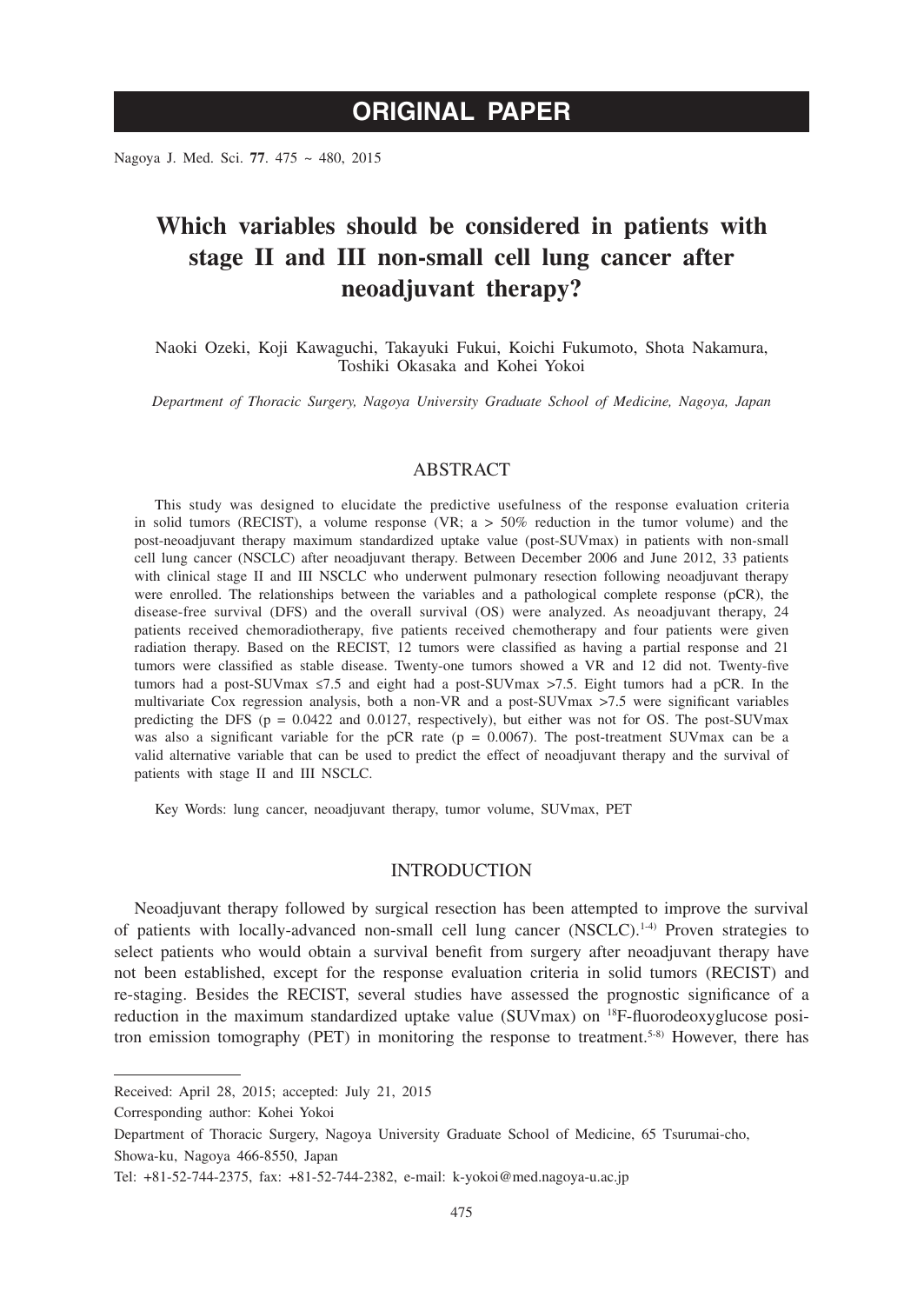been no uniform agreement regarding metabolic-based assessments. In addition, we hypothesized that a reduction in the tumor volume would show a stronger correlation with the outcomes than the diameter-based RECIST criteria.

Therefore, this study was designed to evaluate the predictive significance of the variables obtained by diagnostic imaging in patients who underwent surgical resection after neoadjuvant therapy for NSCLC, and included the variables of the RECIST, the volume-based assessment and the SUVmax-based assessment.

## MATERIALS AND METHODS

This study was conducted with the approval of the Institutional Review Board of Nagoya University Hospital. Between December 2006 and June 2012, 41 consecutive patients were diagnosed with clinical stage II and III NSCLC and underwent pulmonary resection following neoadjuvant therapy. We retrospectively reviewed the medical records of these patients. Five patients with R2 resection, two patients who did not undergo a post-neoadjuvant treatment PET scan and one patient who died within the first 30 days after the operation were excluded from the analysis. Consequently, 33 patients constituted the study population.

All patients had histological or cytological confirmation of NSCLC before they received neoadjuvant therapy. As neoadjuvant therapy, 24 patients received one or two cycles of platinum-based chemotherapy combined with 40–64 Gy of concurrent radiotherapy. Five patients received one to six cycles of platinum-based chemotherapy and four patients were given radiation of 40–60 Gy. PET scans were performed with a PET-CT scanner (Biography 16; Siemens Medical Solutions, Erlangen, Germany). The FDG dose was 3.7 MBq/kg (body weight <60 kg) or 4.07 MBq/kg (body weight ≥60 kg). The maximum value in a region of interest around the pulmonary lesion (not the lymph nodes) was defined as the SUVmax. Post-SUVmax was defined as the postneoadjuvant treatment SUVmax. A partial response (PR) and stable disease (SD) were defined according to the RECIST.<sup>9)</sup> Volume response (VR) was defined as a more than  $50\%$  reduction of the tumor volume (tumor volume =  $a \times b \times c \times 0.52$ , using the three orthogonal crystal axes a, b and c from the data obtained by CT scans).

The DFS was defined as the time from the pretreatment histological diagnosis to relapse or death due to any cause. The OS was defined as the time from pretreatment histological diagnosis to death due to any cause. The seventh edition of the tumor-node-metastasis classification was applied in this cohort,<sup>10)</sup> and the pathological diagnosis of the tumor was made based on the World Health Organization classification.<sup>11)</sup> A pCR was defined as no evidence of residual vital tumor cells around the primary pulmonary lesion. The correlations between the variables and the pCR of the primary tumor, the DFS and the OS were analyzed.

The chi-square test was used for comparisons of proportions. A logistic regression analysis was performed to evaluate the diagnostic accuracy of the data for the imaging tests used to assess whether there was a pCR. The Kaplan–Meier method was used to estimate the DFS and OS, and the log-rank test was used to compare the survival curves. We performed the multivariate Cox regression analyses to estimate hazard ratios (HRs) and 95% confidence interval (CI) for DFS and OS. As the variables, we select VR (and non-VR), post-SUVmax as well as the variables which were considered to be important based on the current evidence.<sup>1-8)</sup> Consequently, the following variables were included: neoadjuvant therapy, VR (and non-VR), post-SUVmax and clinical stage after neoadjuvant therapy. Statistical significance was defined as a value of  $p <$ 0.05. All analyses were conducted using the JMP software program (version 8.0.1, SAS institute Inc., Cary, NC, USA).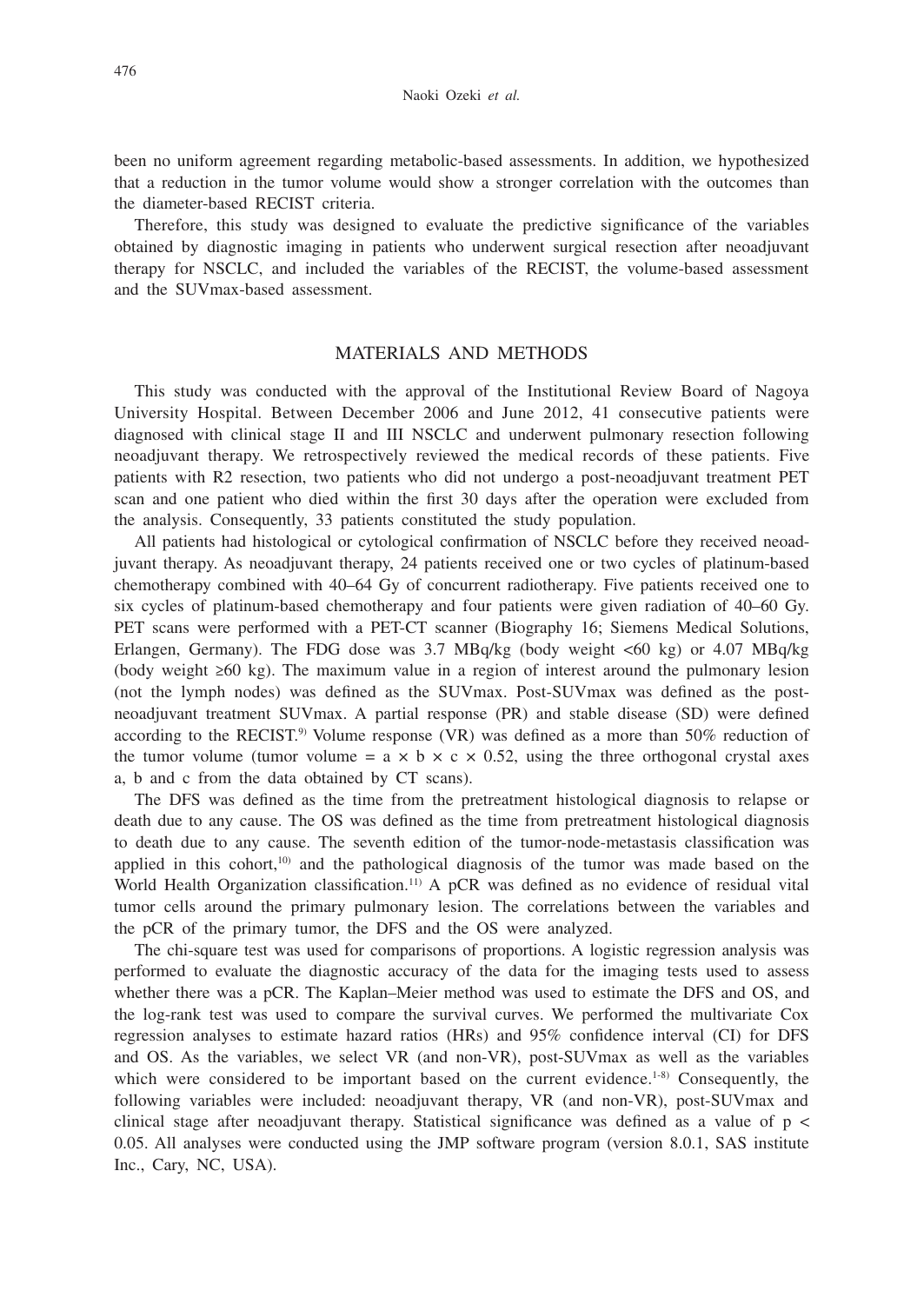#### RESULTS

Table 1 shows the clinicopathological characteristics of the patients. Based on the RECIST, 12 tumors were classified to have a PR and 21 tumors were classified as SD. In the volume-based assessment, 21 tumors showed a VR, and 12 tumors did not. In the SUVmax-based assessment, 25 tumors [20 (83%) tumors with chemoradiotherapy, 2 (40%) tumors with chemotherapy and 3 (75%) tumors with radiotherapy] had a post-SUVmax ≤7.5 and eight tumors had a post-SUVmax >7.5. Twenty-four patients underwent concomitant resection of neighboring structures. A pCR around the primary pulmonary lesion was observed in eight patients (24%).

| Total number                             |                               | 33                      |
|------------------------------------------|-------------------------------|-------------------------|
| Age, years                               | $(\text{mean} \pm \text{SD})$ | $61.3 \pm 8.6$          |
| <b>Sex</b>                               | Female                        | 3                       |
|                                          | Male                          | 30                      |
| Histology                                | Squamous cell carcinoma       | 16                      |
|                                          | Adenocarcinoma                | 14                      |
|                                          | Others                        | 3                       |
| Neoadjuvant therapy                      | Chemoradiotherapy             | 24                      |
|                                          | Chemotherapy                  | 5                       |
|                                          | Radiotherapy                  | $\overline{4}$          |
| Clinical stage                           | II/III                        | 17/16                   |
| Clinical stage after neoadjuvant therapy | I, II/ III                    | 23/10                   |
| <b>RECIST</b>                            | PR/SD                         | 12 $(36\%)/21$ $(64\%)$ |
| Tumor volume                             | VR (50% reduction)/ non-VR    | $21 (64\%)/12 (36\%)$   |
| Pre-treatment SUVmax                     | $\leq 7.5/$ >7.5              | $3(14\%)/19(86\%)$      |
| Post-treatment SUVmax                    | $\leq 7.5/$ >7.5              | $25 (76\%)/8 (24\%)$    |
| Pathological response                    | $pCR/$ non- $pCR$             | $8(24\%)/25(76\%)$      |
| Pathological stage                       | $0/$ I/ II/ III               | 7/5/14/7                |

**Table 1** The characteristics of patients who underwent pulmonary resection after neoadjuvant therapy

RECIST: response evaluation criteria in solid tumors; SUVmax: maximum standardized uptake value; pCR: pathological complete response

With a median follow-up period of 42 months, the estimated three-year DFS and OS were 70% and 78%, respectively. Figure 1 shows the DFS and OS curves based on the RECIST, VR and post-SUVmax. Not the RECIST, but the VR and a post-SUVmax were significant variables predicting the DFS. In the multivariate Cox regression analysis, only the non-VR and post-SUVmax >7.5 were significant variables predicting the DFS (HR 3.9, 95% CI 1.0–15.8,  $p = 0.0422$  and HR 6.1, 95% CI 1.5–25.5,  $p = 0.0127$ , respectively), but either was not for OS. The post-SUV max as a continuous valuable had a significant correlation with a pCR ( $p =$ 0.0067), while the RECIST and non-VR did not. The post-SUVmax of the eight nodules with a pCR ranged from 1.9 to 4.2.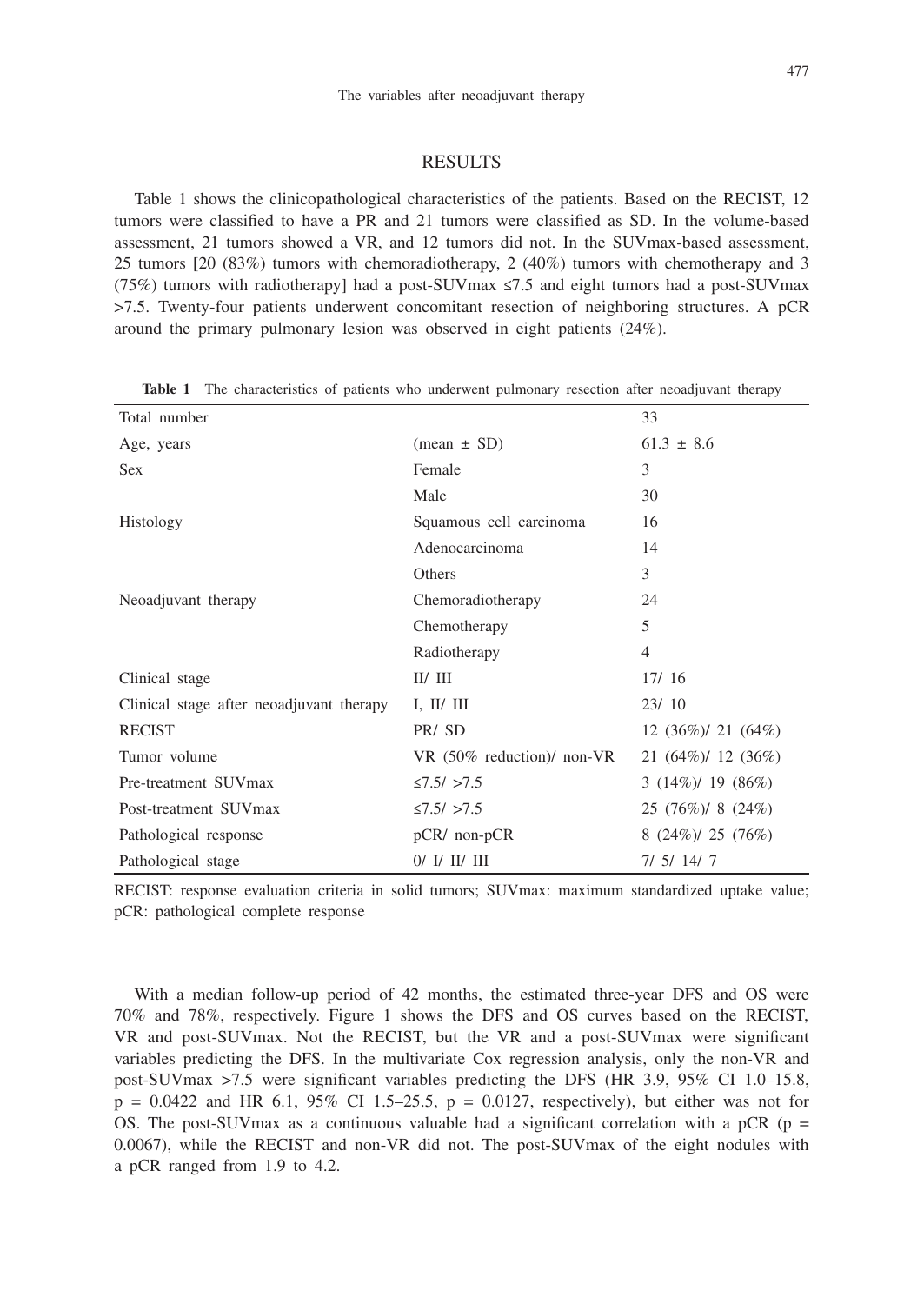

**Fig. 1** The disease-free survival and overall survival curves categorized based on the RECIST (A, B), the tumor volume response (VR: a more than 50% reduction in the tumor volume) (C, D) and the metabolic response (with the cut-off value of the post-SUVmax set at 7.5) (E, F)

## DISCUSSION

In this study, the results indicated that a post-SUVmax >7.5 and a non-VR following neoadjuvant therapy can be valid variables to predict the DFS. Further investigation will be necessary to confirm its significance for the OS. These results should be considered, especially in patients considered to be at high risk for invasive surgery.

The pathological response after neoadjuvant therapy in resectable NSCLC was reported to have the potential to be a surrogate endpoint for predicting the survival.<sup>12)</sup> Our results indicate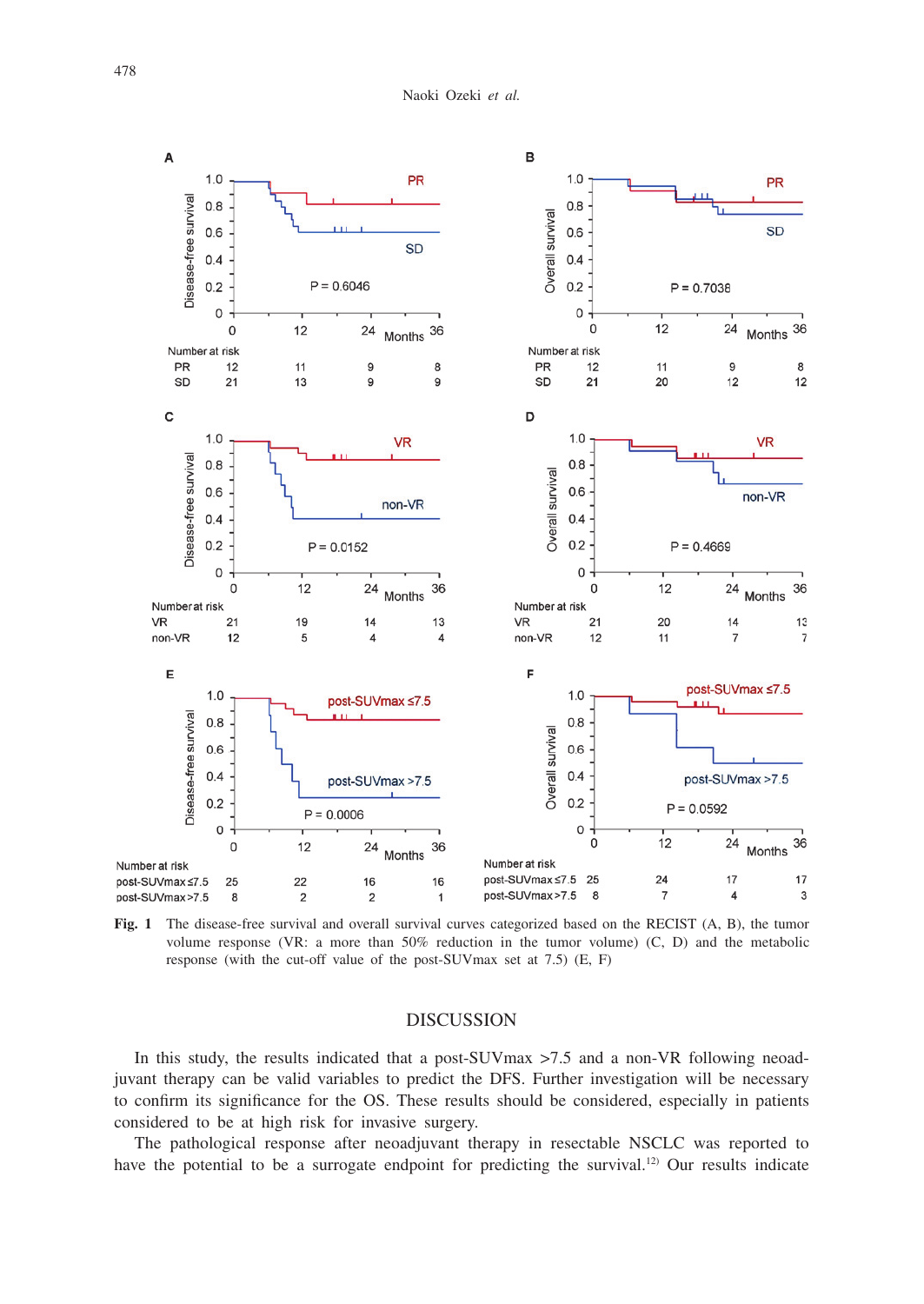that the post-SUVmax has a significant correlation with the pCR, while volume-based assessment does not.

There were a number of possible limitations associated with our retrospective study which should be recognized. First, the small number of patients and the short follow-up period should be noted. Moreover, the number and outcomes of patients who were rejected for surgery were not clear. Second, there were a wide variety of neoadjuvant treatments administered. Patients with neoadjuvant therapy performed outside our institution were also included for consideration. Third, we used a SUVmax of 7.5, which was an integral multiplication of the value of 2.5 widely used to discriminate between benign and malignant diseases. One study proposed the use of cut-off values for the post-treatment peak standardized uptake value of 7.0 for the clinical decision-making after chemoradiotherapy.13) However, the exact significance of the cut-off value for the post-SUVmax remains vague due to the shortage of evidence.

In conclusion, the post-treatment SUVmax can be a valid alternative variable that can be used to predict the effect of neoadjuvant therapy and the survival of patients with stage II and III NSCLC.

#### ACKNOWLEDGEMENTS

This study was supported in part by a grant from the Takeda Science Foundation.

## CONFLICT OF INTEREST

The authors have no conflict of interest to declare.

### **REFERENCES**

- 1) Albain KS, Swann RS, Rusch VW, Turrisi AT 3rd, Shepherd FA, Smith C, Chen Y, Livingston RB, Feins RH, Gandara DR, Fry WA, Darling G, Johnson DH, Green MR, Miller RC, Ley J, Sause WT, Cox JD. Radiotherapy plus chemotherapy with or without surgical resection for stage III non-small-cell lung cancer: a phase III randomised controlled trial. *Lancet*, 2009; 374: 379–386.
- 2) Yamaguchi M, Sugio K. Current status of induction treatment for N2-Stage III non-small cell lung cancer. *Gen Thorac Cardiovasc Surg*, 2014; 62: 651–659.
- 3) Yokoi K, Taniguchi T, Usami N, Kawaguchi K, Fukui T, Ishiguro F. Surgical management of locally advanced lung cancer. *Gen Thorac Cardiovasc Surg*, 2014; 62: 522–530.
- 4) Kawaguchi K, Yokoi K, Niwa H, Ohde Y, Mori S, Okumura S, Shiono S, Ito H, Yano M, Shigemitsu K, Hiramatsu Y, Okami J, Saito H. Trimodality therapy for lung cancer with chest wall invasion: initial results of a phase II study. *Ann Thorac Surg*, 2014; 98: 1184–1191.
- 5) Cerfolio RJ, Bryant AS, Winokur TS, Ohja B, Bartolucci AA. Repeat FDG-PET after neoadjuvant therapy is a predictor of pathologic response in patients with non-small cell lung cancer. *Ann Thorac Surg*, 2004; 78: 1903–1909.
- 6) Hoekstra CJ, Stroobants SG, Smit EF, Vansteenkiste J, van Tinteren H, Postmus PE, Golding RP, Biesma B, Schramel FJ, van Zandwijk N, Lammertsma AA, Hoekstra OS. Prognostic relevance of response evaluation using [18F]-2-fluoro-2-deoxy-D-glucose positron emission tomography in patients with locally advanced non-small-cell lung cancer. *J Clin Oncol*, 2005; 23: 8362–8370.
- 7) Eschmann SM, Friedel G, Paulsen F, Reimold M, Hehr T, Budach W, *et al.* Repeat 18F-FDG PET for monitoring neoadjuvant chemotherapy in patients with stage III non-small cell lung cancer. *Lung Cancer*, 2007; 55: 165–171.
- 8) Dooms C, Verbeken E, Stroobants S, Nackaerts K, De Leyn P, Vansteenkiste J. Prognostic stratification of stage IIIA-N2 non-small-cell lung cancer after induction chemotherapy: a model based on the combination of morphometric-pathologic response in mediastinal nodes and primary tumor response on serial 18-fluoro-